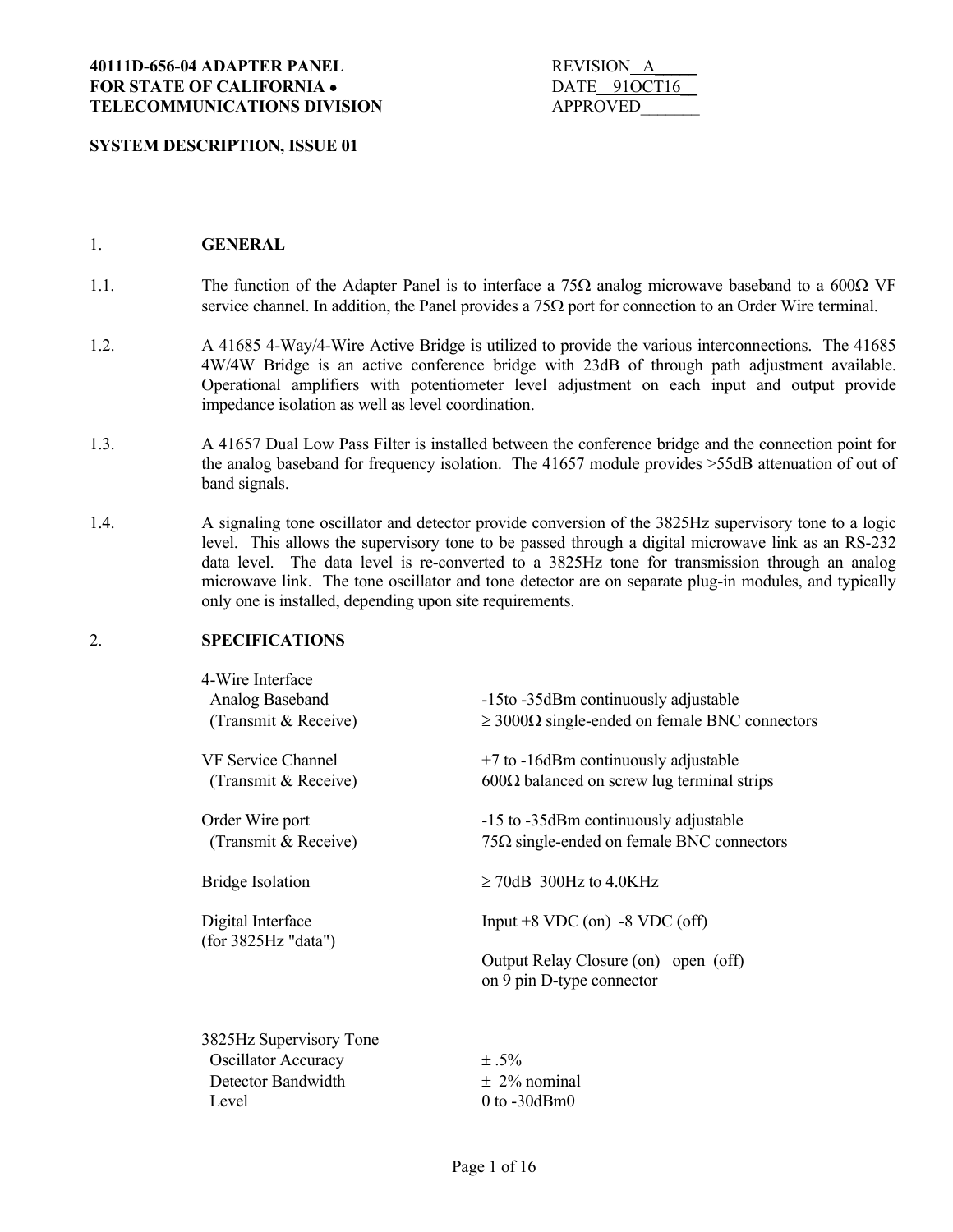| Power                      |                                              |
|----------------------------|----------------------------------------------|
| Input Voltage              | $-21$ to $-56$ VDC                           |
| <b>Current Drain</b>       | .1 amp max                                   |
| Environmental              |                                              |
| <b>Ambient Temperature</b> | $0^{\circ}$ to $50^{\circ}$ C                |
| <b>Relative Humidity</b>   | 95% max, non-condensing                      |
| <b>Operating Altitude</b>  | 15,000 ft. max.                              |
| <b>Mounting Dimensions</b> |                                              |
| Height (1 EIA mps)         | 1.75 inches                                  |
| Depth                      | 14.75 inches                                 |
| Width                      | 17.25 inches $(19 - or 23$ -inch rack mount) |
| Weight                     | 12 pounds max.                               |
|                            |                                              |

### 3. **SIGNAL FLOW**

- 3.1. The 41685 4-Way/4-Wire Active Bridge is the "conference interconnect" for the 3825Hz oscillator and detector, the Order Wire port, the analog baseband, and the VF service channel. An input on any given port will be routed to the other three outputs, while a minimum of 70dB isolation is maintained to the output of that same port. This allows the co-located Order Wire, the analog baseband, and the VF service channel to communicate on a "party line" basis.
- 3.2. The 3825Hz supervisory tone detector is dedicated to a bridge port so that the tone can be received from the co-located Order Wire or the analog baseband and cause the logic output to be asserted. The bridge is also a convenient means of summing the supervisory tone oscillator output into the signal path. Since the 3825Hz tone is out of band to the VF service channel and cannot be passed through it, no special filtering is provided on that port.
- 3.3. To provide frequency isolation for the analog baseband, the 41657 4KHz Dual Low Pass Filter is installed in the transmit and receive paths of this port. Frequencies of 5KHz and higher are attenuated a minimum of 55dB, while the 3825Hz supervisory tone is not affected.

## 4. **INSTALLATION**

4.1. Refer to Wiring Diagram 0401-4656-04 and Table B for the required rear panel terminal block and BNC connections for system operation.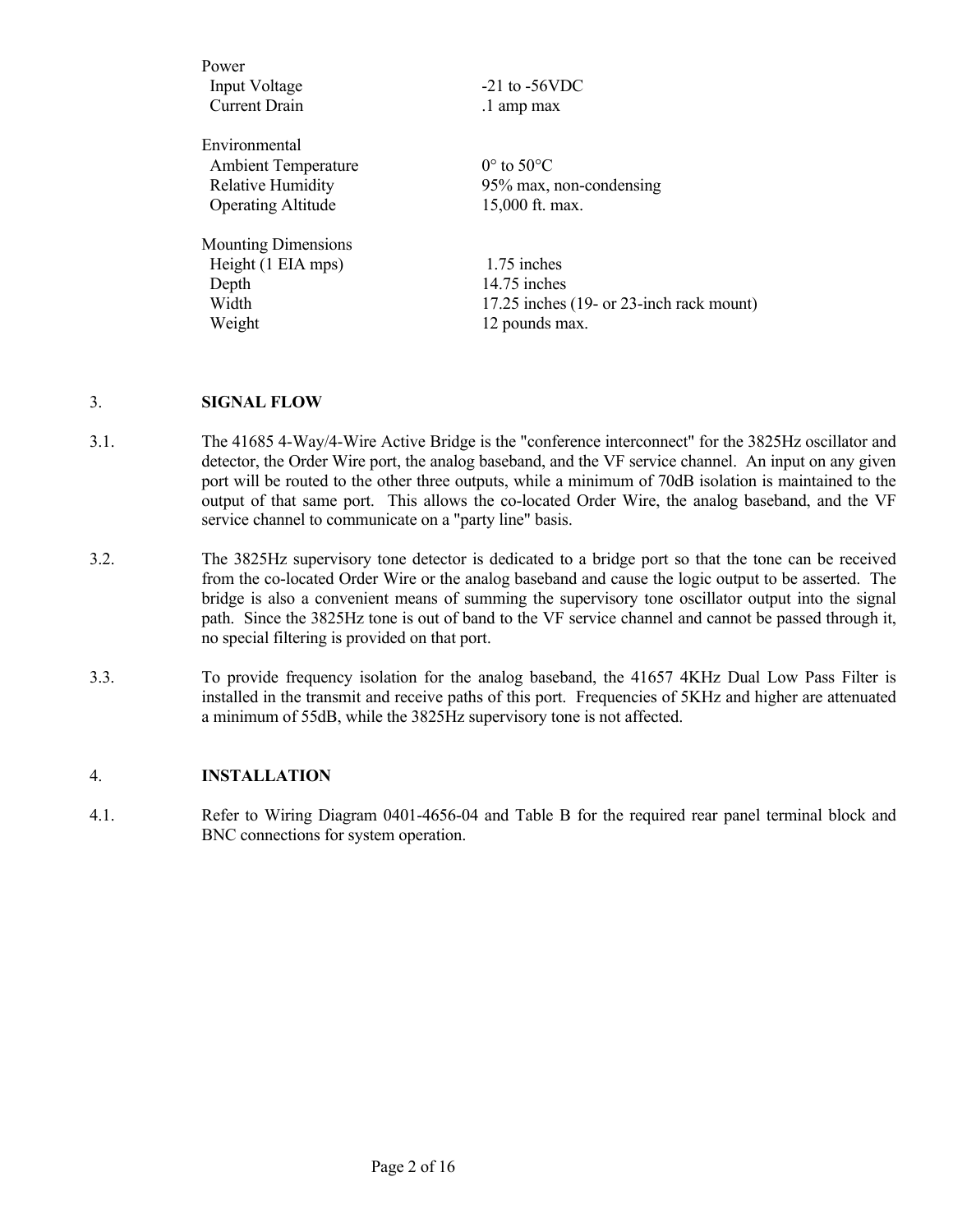## 5. **ALIGNMENT**

 The 40111-656-04 Adapter Panel has been aligned at the factory for the levels specified in Attachment A. After installation, these parameters should be checked and adjusted as required.

**NOTE:** *Caution must be exercised during alignment to insure that proper test levels & impedances are maintained*.

> A signal generator may double terminate a port causing a reduced signal level. When injecting a test tone into a port, bridge the port with an AC voltmeter and set the signal generator output according to the AC voltmeter reading.

> When taking output level readings, the voltmeter will either be terminated or bridged. When it is not known if an output reading should be terminated or bridged, compare the two readings. If a 3.5dB difference is noted, the bridged measurement is correct. If a 6dB difference is noted, then the terminated measurement is correct.

- 5.1. POWER SUPPLY
- 5.1.1. Monitor test points TP1 and GND on the front of the 41620 Power Supply with a DC voltmeter. The meter should read -20.0VDC. Adjust R15, if required.
- 5.2. VF PATH
- 5.2.1. Turn power OFF and remove the 41685 Bridge from J4. Insert an Extender Card in its place and insert the 41685 Bridge into the Extender Card. Turn power ON.
- 5.2.2. Connect a signal generator to pins 21 and 22 of the 41685 Bridge. Set the frequency to 1KHz at the level specified by Attachment A for LEG 1 IN.
- 5.2.3. Connect an AC voltmeter (terminate if required) to pins F and H of the 41685 Bridge. Read the level specified by Attachment A for LEG 2 OUT. Adjust R2 on the 41685 Bridge, if required.
- 5.2.4. Connect the AC voltmeter (terminate if required) to pins K and L of the 41685 Bridge. Read the level specified by Attachment A for LEG 3 OUT. Adjust R3 on the 41685 Bridge, if required.
- 5.2.5. Connect the AC voltmeter (terminate if required) to pins M and N of the 41685 Bridge. Read the level specified by Attachment A for LEG 4 OUT. Adjust R4 on the 41685 Bridge, if required.
- 5.2.6. Connect the signal generator to pins 19 and 20 of the 41685 Bridge. Set the level to that specified by Attachment A for LEG 2 IN. Read on the AC voltmeter the same level as that obtained in step 5.2.5. Adjust R8 on the 41685 Bridge, if required.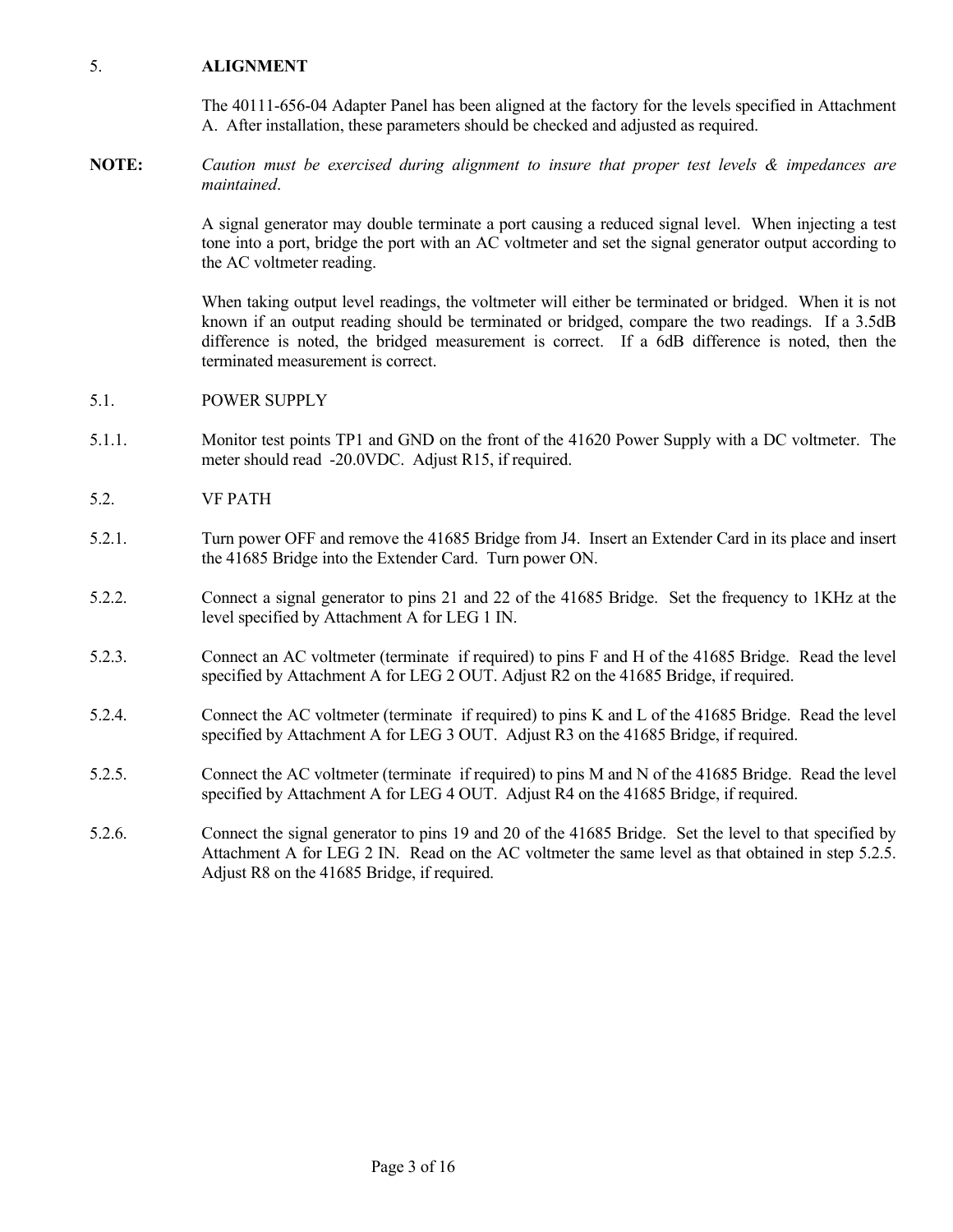- 5.2.7. Connect the AC voltmeter (terminate if required) to pins D and E of the 41685 Bridge. Read the level specified by Attachment A for LEG 1 OUT. Adjust R1 on the 41685 Bridge, if required.
- 5.2.8. Connect the signal generator to pins 16 and 17 of the 41685 Bridge. Set the level to that specified by Attachment A for LEG 3 IN. Read on the AC voltmeter the same level as that obtained in step 5.2.7. Adjust R9, if required.
- 5.2.9. Connect the signal generator to pins 14 and 15 of the 41685 Bridge. Set the level to that specified by Attachment A for LEG 4 IN. Read on the AC voltmeter the same level as that obtained in step 5.2.7. Adjust R10, if required.
- 5.3. LOW PASS FILTERS
- 5.3.1. Turn power OFF. Remove the Extender Card with the 41685 Bridge and reinsert the 41685 Bridge in J4. Remove the 41657 Dual Low Pass Filter in J3 and insert an Extender Card in its place. Insert the 41657 Dual Low Pass Filter into the Extender Card and turn power ON.
- 5.3.2. Connect the signal generator to pins T and U (pin U is ground) of the 41657 Dual Low Pass Filter. Set the frequency to 1KHz and the level to that specified by Attachment A for BASEBAND RCV. Connect the AC voltmeter (bridging) to pins P and R of the 41657 Dual Low Pass Filter. Read the level specified by Attachment A. Adjust R30 on the 41657 Dual Low Pass Filter, if required.
- 5.3.4. Connect the signal generator to pins F and H of the 41657 Dual Low Pass Filter. Set the frequency to 1KHz and the level to that specified by Attachment A. Connect the AC voltmeter (terminated if required) to pins M and L (pin L is ground) of the 41657 Dual Low Pass Filter. Read a level specified by Attachment A. Adjust R7 on the 41657 Dual Low Pass Filter, if required.
- 5.4. RS-232 CONTROL
- 5.4.1. Turn power OFF and remove the Extender Card in J3 with the 41657 Dual Low Pass Filter. Reinsert the 41657 Dual Low Pass Filter in J3. Remove the 41651 Transmit in J1 and insert an Extender Card in its place. Insert the 41651 Transmit into the Extender Card and turn power ON.
- 5.4.2. Connect +8VDC to pin D of the 41651 Transmit. Connect the AC voltmeter to pins K and L of the 41651 Transmit and read the level specified by Attachment A.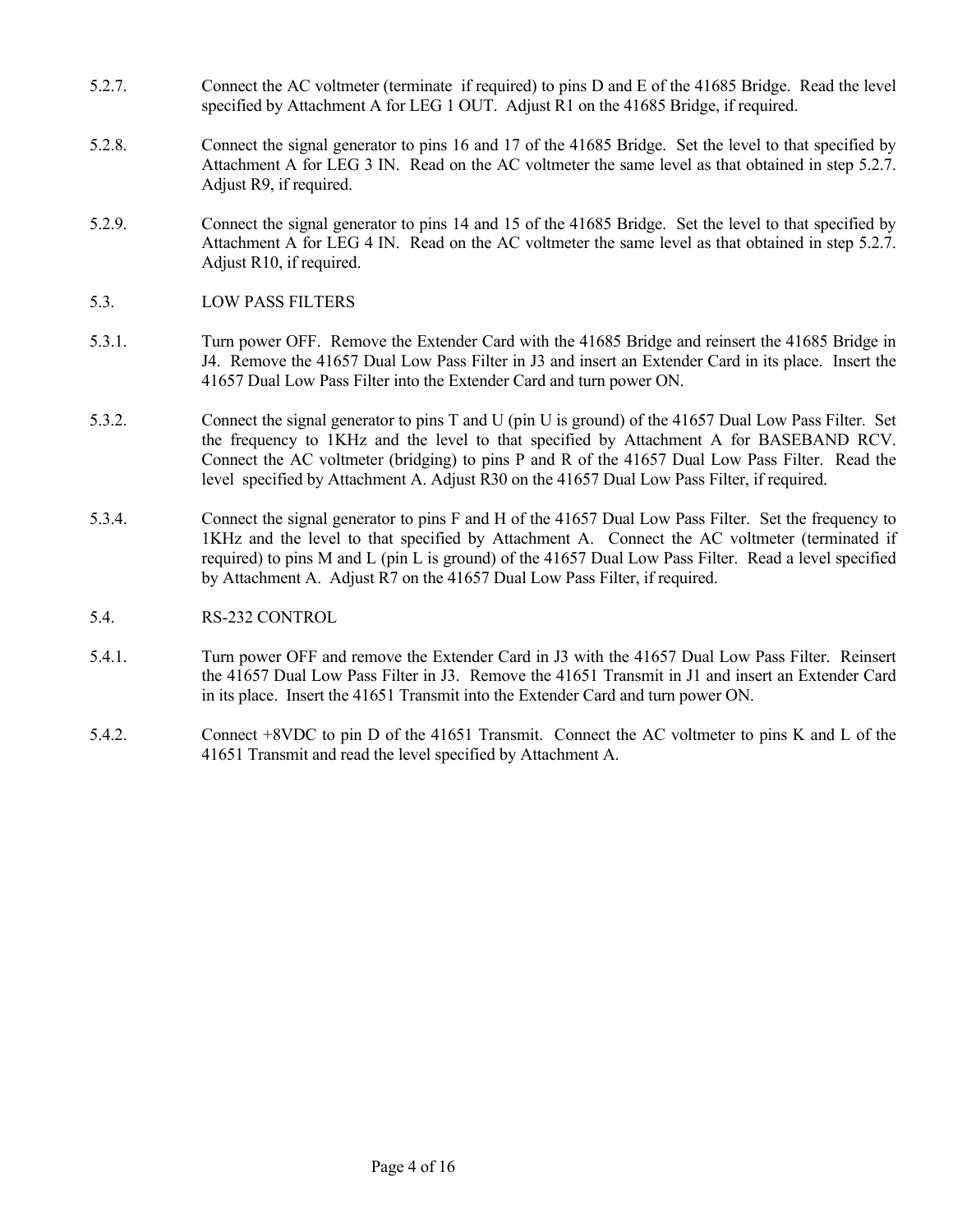#### **41620 REGULATED POWER SUPPLY** REVISION A

DATE 4 JUN 08

# **UNIT DESCRIPTION, ISSUE 08 P3** APPROVED

#### 1. **REFERENCES**

1416-1202 Regulated Power Supply Schematic

#### 2. **GENERAL**

The Raven 41620 Regulated Power Supply provides a regulated  $-20$  Volt DC ( $\omega$ ) 1.2A max.) output from an unregulated supply.

 The 41620 has two input power options available. The 41620-01 regulates an input voltage ranging from -24 to –56 VDC. The 41620-02 provides a regulated output from either a 110 VAC or a 220VAC (50/60Hz) source.

 The 41620 provides foldback current limiting at an output current of approximately 1.2 amperes. The 41620 can be modified at the factory to increase the maximum output current if required. Included on the 41620 is an ON/OFF power switch and a fuse in series with the input. The output is factory set at –20 VDC but is adjustable from –18 VDC to –24 VDC.

# 3. **SPECIFICATIONS**

| Input Voltage                |                                                                                    |
|------------------------------|------------------------------------------------------------------------------------|
| Option -01                   | $-24$ VDC TO $-56$ VDC                                                             |
| Option -02                   | 110 VAC or 220 VAC (50/60 Hz)                                                      |
| Output Voltage               | -20 VDC regulated<br>$-18$ VDC to $-24$ VDC adjustment range                       |
| <b>Output Current</b>        | 1 ampere $\omega$ -20 VDC foldback current<br>limiting occurs @ approximately 1.2A |
| <b>Output Voltage Ripple</b> | $\leq$ 75 mv (full load)                                                           |

#### 4. **THEORY OF OPERATION**

 Power input to the 41620 is derived from either a -24 to –56 VDC source in the 41620-01 version or from a 110VAC or 220VAC 50/60Hz source in the 41620-02 version.

## 4.1. 41620-01 DC OPTION

The DC input voltage is applied between pins R, S, (optionally pin D or pin N) and Ground (pin B) through CR8, fuse F1, power switch S1 and the "DC" strap. The input voltage is then applied to the emitter of the series pass transistor Q1 via R9.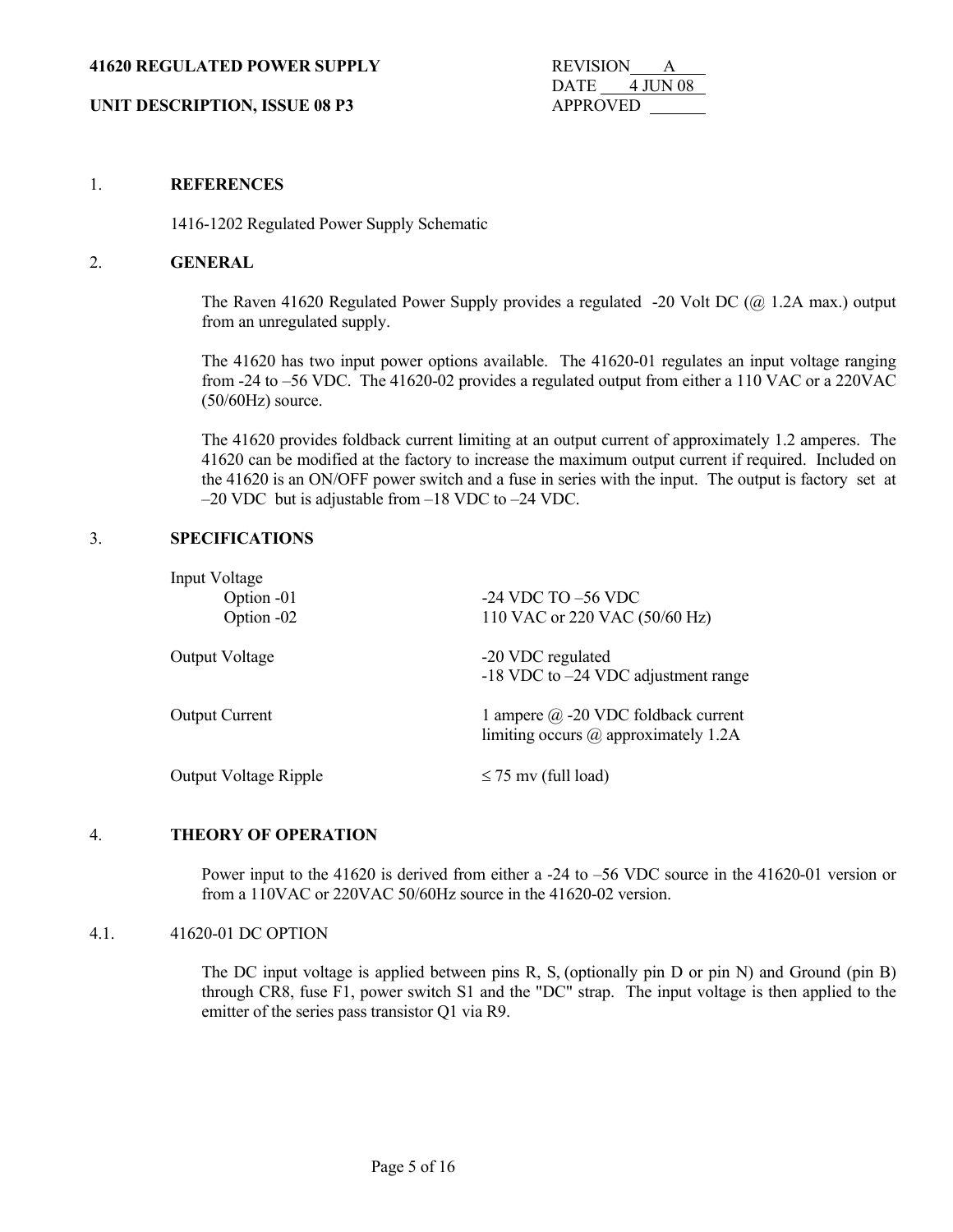## 4.2. 41620-02 AC OPTION

 The AC input is applied to pins U and W with the external ground connected to pin Y or Z. The input voltage completes the circuit through "AC" strap, fuse F1 and power switch S1 to the primary of transformer T1. T1 steps down the incoming 110 VAC or 220 VAC to a nominal 32 VAC.

 The 32 VAC is full wave rectified by the silicon bridge rectifier CR1. Capacitor C1 helps eliminate the ripple component on the unregulated DC. The unregulated DC is applied to the emitter of the series pass transistor Q1 via R9.

## 4.3. DC REGULATOR

 U1 is a 723 Integrated Circuit voltage regulator which provides a regulated output to the base of transistor Q2. Q2 provides the current drive to the base of the series pass transistor Q1.

Resistors R11 and R12 form a voltage divider that is referenced to the  $-20$  V regulated output and driven by the "Voltage Reference Output" of the 723. This combination provides a voltage that is fixed in reference to the –20 V regulated output. This voltage drives the "Inverting Input" of the 723. The voltage for the "Non-inverting Input" of the 723 is determined by the setting of R15 in combination with R13 and R14. R15 is used to adjust the –20 V regulated output, which can be monitored at TP1. Both R15 and TP1 are near the switch at the front of the board for easy access.

## 4.4. FOLDBACK CIRCUITRY

 R9, R1, R2, and Q4 comprise a current sensing circuit and determine when foldback occurs. R5 and R6 provide a reference voltage to the inverting input of comparator U2.

 A –16 VDC supply is derived from the input voltage via R8, CR2, and C3 to power comparator U2. R3, R4, and CR4 provide a secondary reference voltage to the inverting input of comparator U2. These components insure control over the foldback circuitry even when the regulated output voltage drops to 0.

When the output current exceeds 1.2A, transistor Q4 will turn on, causing the output of comparator U2 to switch. This turns transistor Q3 on which turns transistor Q2 off and limits current flow through the series pass transistor Q1. Diode CR5 protects the output of the 723 regulator when foldback occurs.

4.5. CR7 is a "Power On" LED indicator. This LED will be illuminated when the 41620 is turned ON and the regulated output voltage is present.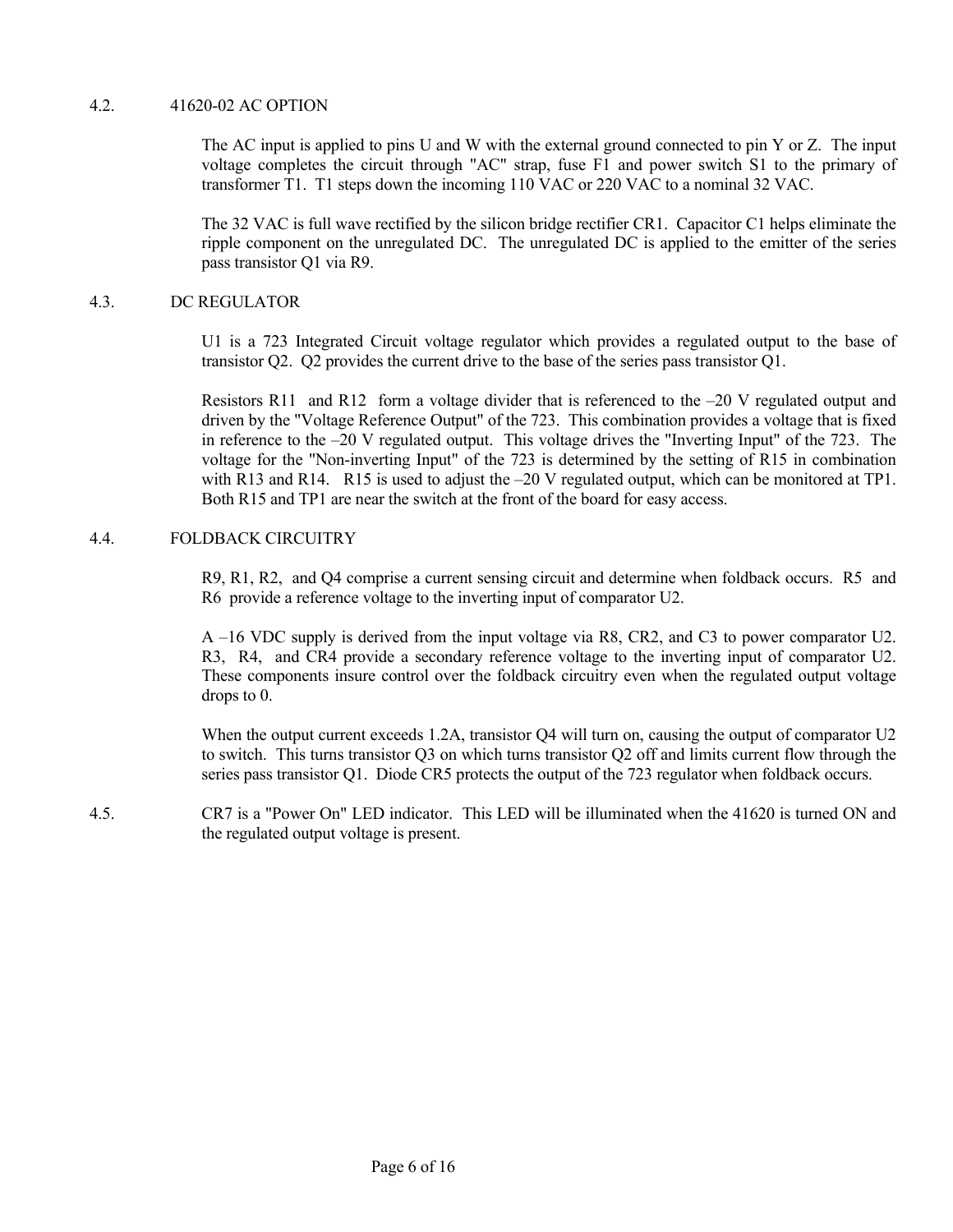**UNIT DESCRIPTION, ISSUE 09 P2** APPROVED

DATE 98JAN12

## 1. **REFERENCES**

1416-1501 Receive Schematic

### 2. **GENERAL**

- 2.1. The Raven 41650 Receive module provides wideband (data), voice and speaker outputs from a single balanced input. Amplification is provided on all ports, with a 3-stage low pass filter inserted in the voice and speaker paths. A wide range of input levels can be accepted through the use of level adjustment for all ports. An audible call alert generator is typically included, providing a call indication through the speaker output when enabled. Relay contacts (2 Form C) are available as a simultaneous call indication. The relay is enabled concurrent with audible alert and can be programmed to energize continuously or to cycle on and off with the audible alert.
- 2.1.1. The -01 option of the 41650 module includes a single frequency signaling detector for use in E&M signaling systems.
- 2.1.2. The -02 option of the 41650 module makes the output of SF detector (option -01 above) available for off-board use.
- 2.1.3. The -03 option adds a single-ended voice output.
- 2.1.4. The -04A option converts the RCV input to a single-ended  $75\Omega$  port.
- 2.1.5. The -04B option converts the RCV input to a single-ended high impedance bridging port (typically  $10KΩ$ ).
- 2.1.6. The -05 option adds capacitors to the feedback loop of both input amplifier stages for high frequency attenuation.

# 3. **SPECIFICATIONS**

Power -20VDC @ 200mA max. Environmental Operating Temperature  $0^{\circ}$  to 50° C Relative Humidity  $0^\circ$  to 95% non-condensing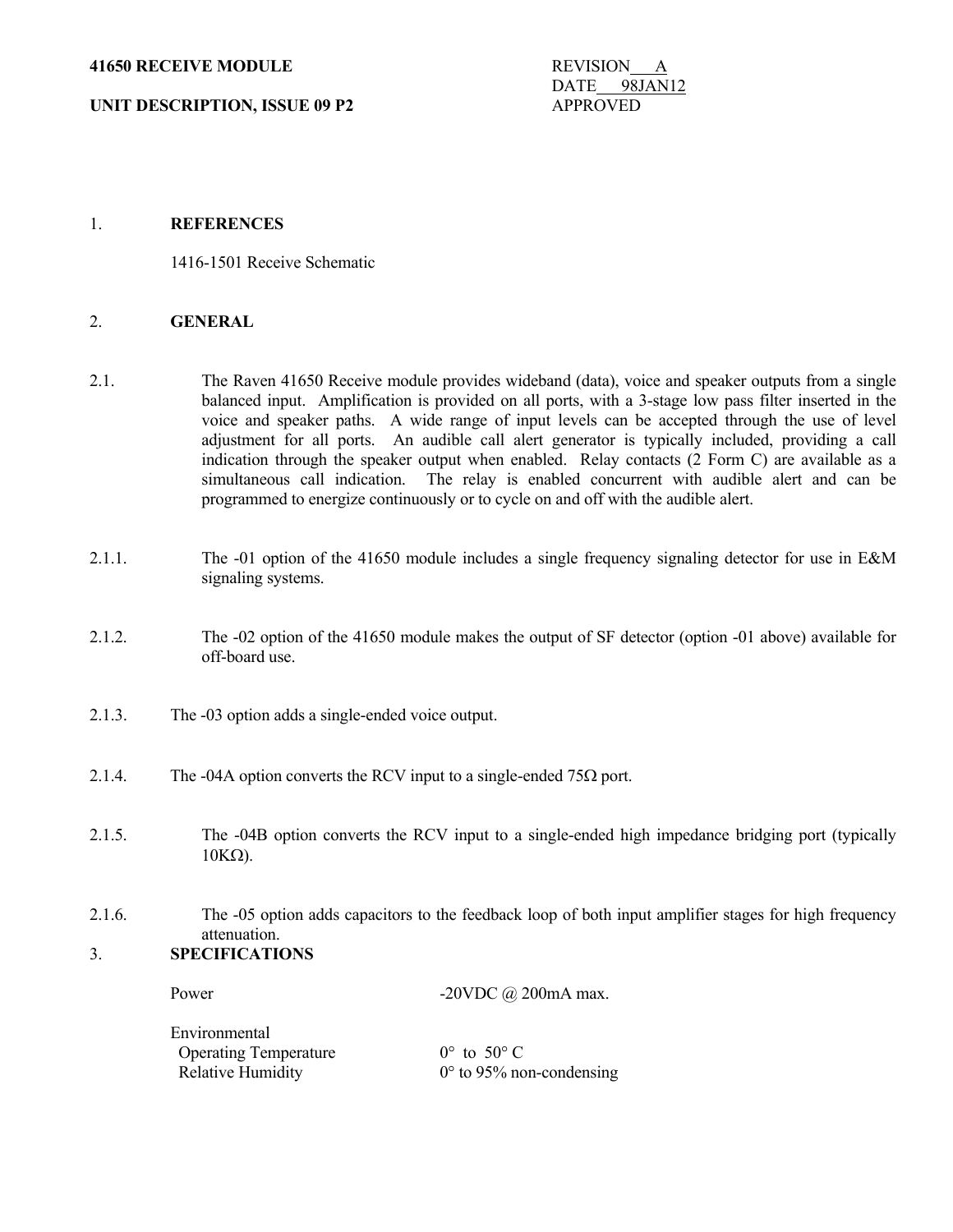| Input/Output Impedance       | $600\Omega$ balanced, standard                                                                                                              |
|------------------------------|---------------------------------------------------------------------------------------------------------------------------------------------|
| Input Level (RCV)            | -46 to +7dBm @ $600\Omega$                                                                                                                  |
| <b>VF Frequency Response</b> | $\pm$ 1dBm0 500Hz to cutoff frequency, (Ref. @ 1KHz)<br>$-3dBm0$ ( <i>a</i> )<br>300Hz, $\geq$ 55dB down @ ¼ octave above cutoff frequency. |
| Wideband Frequency           | $\pm$ 1dBm0 500Hz to 30KHz, -3dBm0 @ Response<br>$(Ref. @ 1KHz) 300Hz, -4dBm0 @ 60KHz.$                                                     |
| Harmonic Distortion          | $<1\%$                                                                                                                                      |
| Signaling Frequency (SF)     | Customer specified from 1000Hz to 3825Hz                                                                                                    |
| <b>Speaker Output</b>        | 1W max into $45\Omega$                                                                                                                      |
| Receive Signaling Relay      | Dual Form C rated @ 1A @ 125VAC or (E-Lead) 2A @ 30VDC.                                                                                     |

## 4. **THEORY OF OPERATION**

The 41650 Receive module provides two  $600\Omega$  balanced outputs from one RCV input. One output is for VF, and one is the wideband (data) output. A VF speaker amplifier, an alert tone generator E-Lead relay contacts, and when the -01 option is installed, a signal detector are included on the module.

## 4.1. INPUT AMPLIFIER

The 41650 Receive module has a single 600 $\Omega$  balanced input which is split into two 600 $\Omega$  balance outputs as well as a speaker amplifier output. Transformer T1 provides the balanced input as well as excellent common mode rejection and DC isolation. Input amplifier U6A provides the first stage of gain and its output level is adjusted by potentiometer R36. Amplifier U6B is the second stage of gain and its output level is always set to +6dBm nom. (optimum input level into the low pass filter) by potentiometer R40. This output drives the wideband amplifier, the VF path, and, when the -01 Option is installed, the Signaling Detector. Option -05 adds capacitors to the feedback loop of amplifiers U6A and U6B to attenuate their output at frequencies above 16KHz.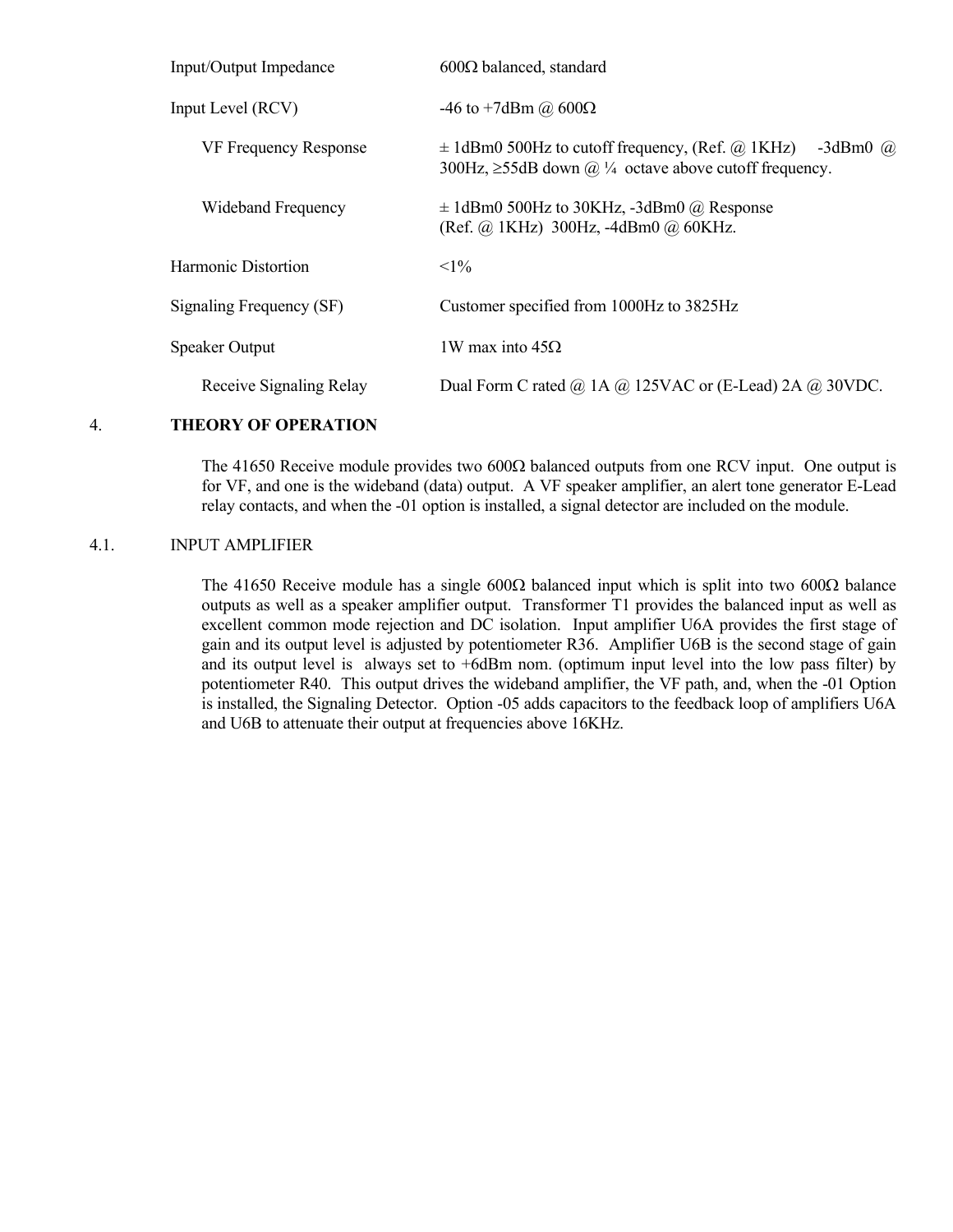## 4.2. WIDEBAND AMPLIFIER

 Amplifier U7A is the wideband amplifier and its output level is adjusted by potentiometer R43. This output drives transformer T2 via impedance matching resistor R41. Transformer T2 provides a balanced output as well as DC isolation for the EXT RCV OUT port.

## 4.3. VF AMPLIFIER

- 4.3.1. The signal at the output of amplifier U6B is routed through the low pass filter. The low pass filter used on the 41650 Receive module is a 3 D-element active filter which provides a response of +1, -3dB over a frequency range of 300Hz to the cutoff frequency (Fc, customer specified), and attenuation of <sup>355dB</sup> of signals one quarter octave above Fc. The low pass filter consists of Operational Amplifiers U1, U2, U3 and associated circuitry.
- 4.3.2. The output of the low pass filter is routed to the input of amplifier U8A. The path from the low pass filter to U8A is strappable such that with ST-9 removed and ST-E1  $\&$  ST-F1 installed, the signal can be routed through other modules via pin F, & return via pin E into U8A. U8A is a fixed gain amplifier & drives the 4W OUT via impedance matching resistor R58 & transformer T3, as well as the speaker amplifier.
- 4.3.3. Option -03 provides a single-ended input (if ST-11 is installed), or single-ended output (if ST-10 is installed) on pin K via resistors R59 and R74 from amplifier U8A. The values of R59 and R74 are factory selected according to the application.

# 4.4. SPEAKER AMPLIFIER

 The speaker amplifier consists of U8B, Q5, Q2, Q3, Q4 and associated circuitry. Inputs from the VF path, the sidetone input (from the 41651 Transmit module), and the alert tone generator are summed into the speaker amplifier. An off-board potentiometer (typically a 1KW 1W potentiometer on the front panel of the Order Wire) connected to pins U and V acts as a shunt to provide a volume control for the VF and sidetone signals. The volume of the alert tone is not affected by the volume control. The speaker amplifier has a maximum output of 1W into a  $45\Omega$  speaker with <2% harmonic distortion.

## 4.5. ALERT TONE GENERATOR

- 4.5.1. The Alert Tone Generator is an option that is more commonly installed than not. It is deleted in cases where another source for the alert tone is more desirable.
- 4.5.2. Two alert tone frequencies are available & are selected via 3 programming jumpers. When the jumpers are in the "LO" position, the frequency is 360Hz. When the jumpers are in the "HI" position, the frequency is 1940Hz. Potentiometer R72 can be used to adjust the alert tone volume(1 watt max. to .1 watt min.).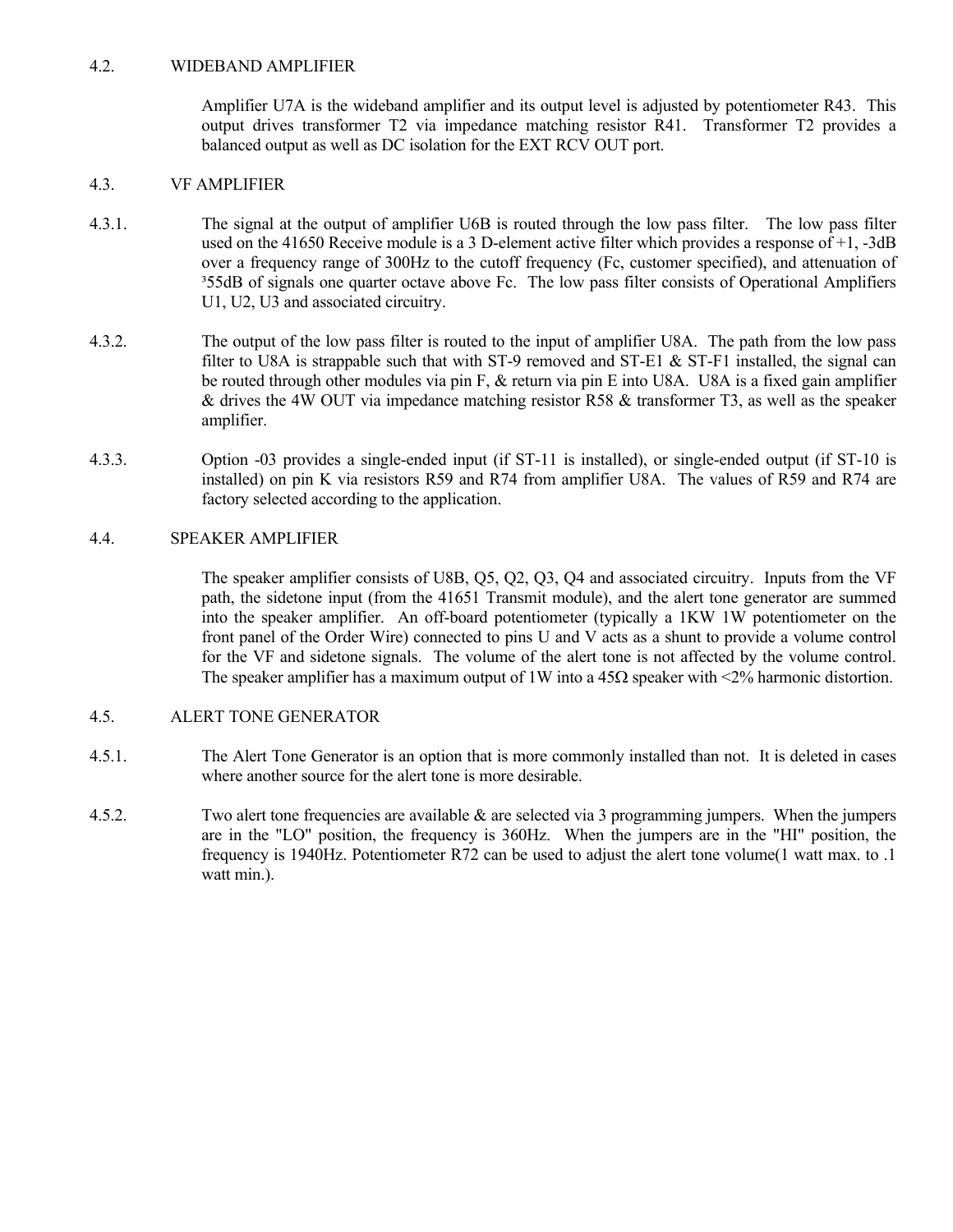- 4.5.3. The Alert Tone Generator consists of U11, U9, and associated components. U11 is a free running oscillator which generates the alert tone (360Hz or 1940Hz) as well as the output to gate the tone ON and OFF at preset rates through U9. The outputs of U9 are coupled to the speaker amplifier. The ALERT tone is activated by grounding pin R. The ALL CALL tone is activated by grounding pin S (ST-4 installed). The ALL CALL tone is gated at approximately .5 secs. OFF and .5 secs. ON, while the ALERT tone is gated at approximately 1.5 secs. OFF and 1.5 secs. ON.
- 4.5.4. Activating either the ALERT or ALL CALL energizes relay K1. This two form C relay provides an E-Lead indication as well as driving the ALERT indicator on the Order Wire front panel (when provided). Two modes of operation can be selected, 1) the relay is continuously energized for the duration of the alert tone (CO position of the programming jumper), or 2) the relay will cycle on and off at the same rate as the alert tone (CY position of the programming jumper).

## 4.6. SIGNALING DETECTOR

When the -01 option is installed, a signaling detector is included as a part of the 41650 module. The signaling detector consists of a narrow band pass filter (U5A, U4A, U4B, and associated circuitry), a peak detector (D1, R29, R30, C14, C15), and a comparator (U5B). Potentiometer R25 adjusts the overall gain and potentiometer R24 adjusts the center frequency of the filter. When the voltage across C15 exceeds the comparator reference voltage (pin 6 of U5B), the comparator output switches high activating the alert tone generator (U11,U9) and the receive relay K1 via transistor Q1.

- 4.7. Option -02 pins out the signal detector output (pin 7 of comparator U5B) on pin W. If strap ST-5 is installed, the output is routed directly from comparator U5B and is active high (GND). If ST-5 is deleted and transistor Q6 and its associated resistors are installed, Q6 inverts the output of U5B, making the output at pin W active low (-20VDC).
- 4.8. Option -03 provides a single-ended voice input or single-ended voice output when R59, R74, and C36 are installed. The value of each component is determined by the application. A typical use for the input is to sum an auxiliary tone or voice path into the speaker amp. A typical use for the output is to drive the earpiece from a remotely located headset or telephone.
- 4.9. Option -04 changes the configuration of the input amplifier for a single-ended 75 $\Omega$  input (terminating or bridging). Transformer T1 is deleted and a .33µf ceramic capacitor is installed in its place for DC isolation. Pin C of the 41650 module is the signal input, and pin D is ground. For a 75 $Ω$  terminating input, a 75 $\Omega$  resistor is installed across pins C and D. For a high impedance bridging input, the 75 $\Omega$ resistor is deleted.
- 4.10. Option -06 adds capacitance to the feedback loop of both stages of the input amplifier, U6A and U6B. The capacitance value is selected to attenuate frequencies above the spectrum utilized by the wideband (data) port.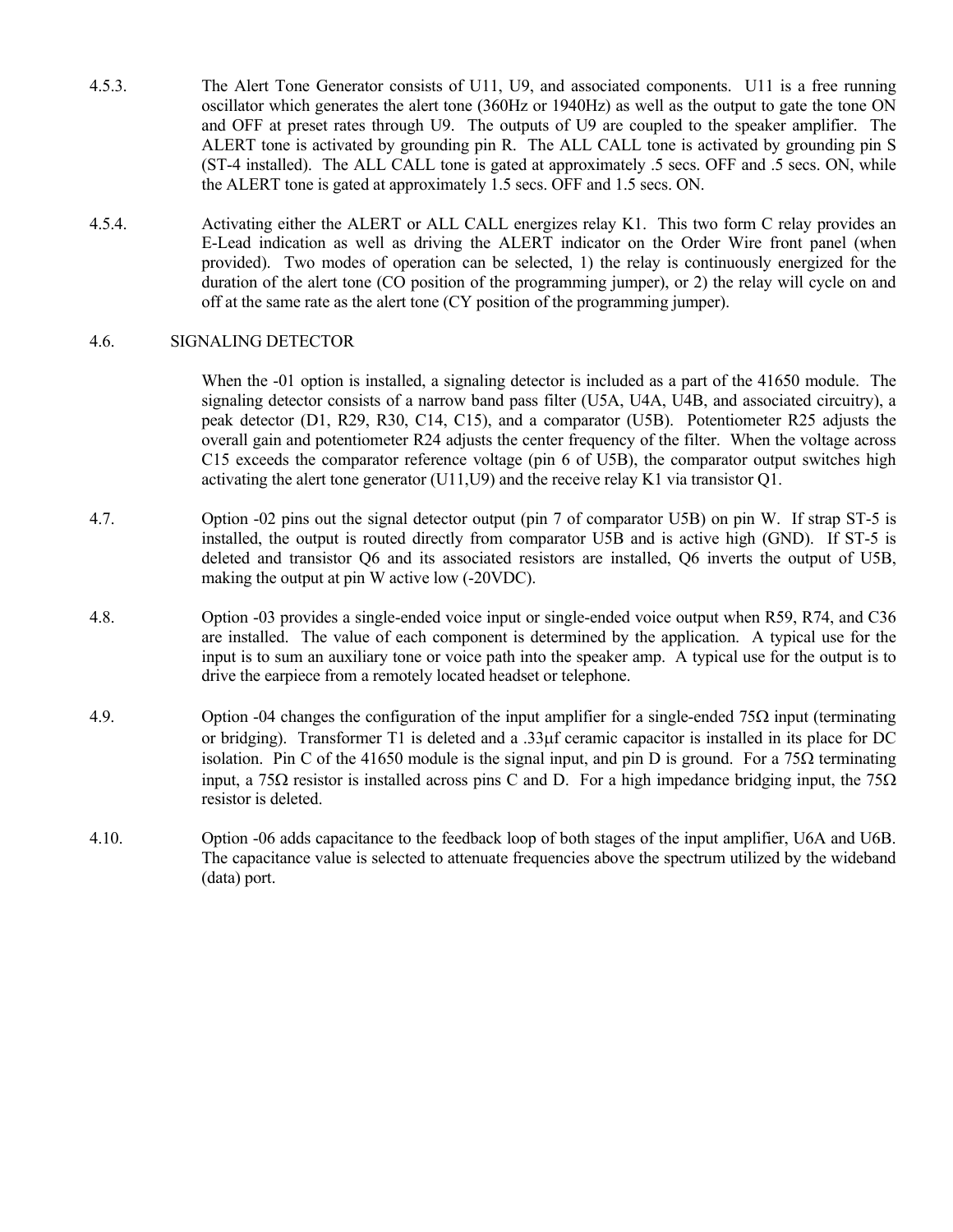**41651 TRANSMIT MODULE** REVISION

**UNIT DESCRIPTION, ISSUE 09 P1** APPROVED

DATE 17 MAR 05

# 1. **REFERENCES**

1416-1511 Transmit Schematic

## 2. **GENERAL**

- 2.1. The Raven 41651 Transmit Module provides a single balanced output from multiple VF inputs, a wideband (data) input, and a signaling oscillator. Amplification is provided on all ports, with a 3-stage low pass filter inserted in the voice path. All ports have potentiometer level adjustment and can accommodate a wide range of output levels.
- 2.1.1. The -01 Option of the 41651 Module includes a single frequency signaling oscillator for use in E&M signaling systems.
- 2.1.2. The -02 Option of the 41651 Module includes a ringback tone oscillator for call acknowledgment (typically used only in DTMF selective signaling systems).
- 2.1.3. The -03A Option converts the XMT output to a single-ended 75 $\Omega$  port.
- 2.1.4. The -03B Option converts the XMT output to a single-ended high impedance bridging port.
- 2.1.5. The -04 Option supplies talk battery for a remote MIC at pins M and N (4-wire input).
- 2.1.6. The -05 Option XMT relay will prevent any transmission at pins K and L until the transmit path is enabled at pin Y (typically DTMF correct address) or at pin Z (typically off hook condition).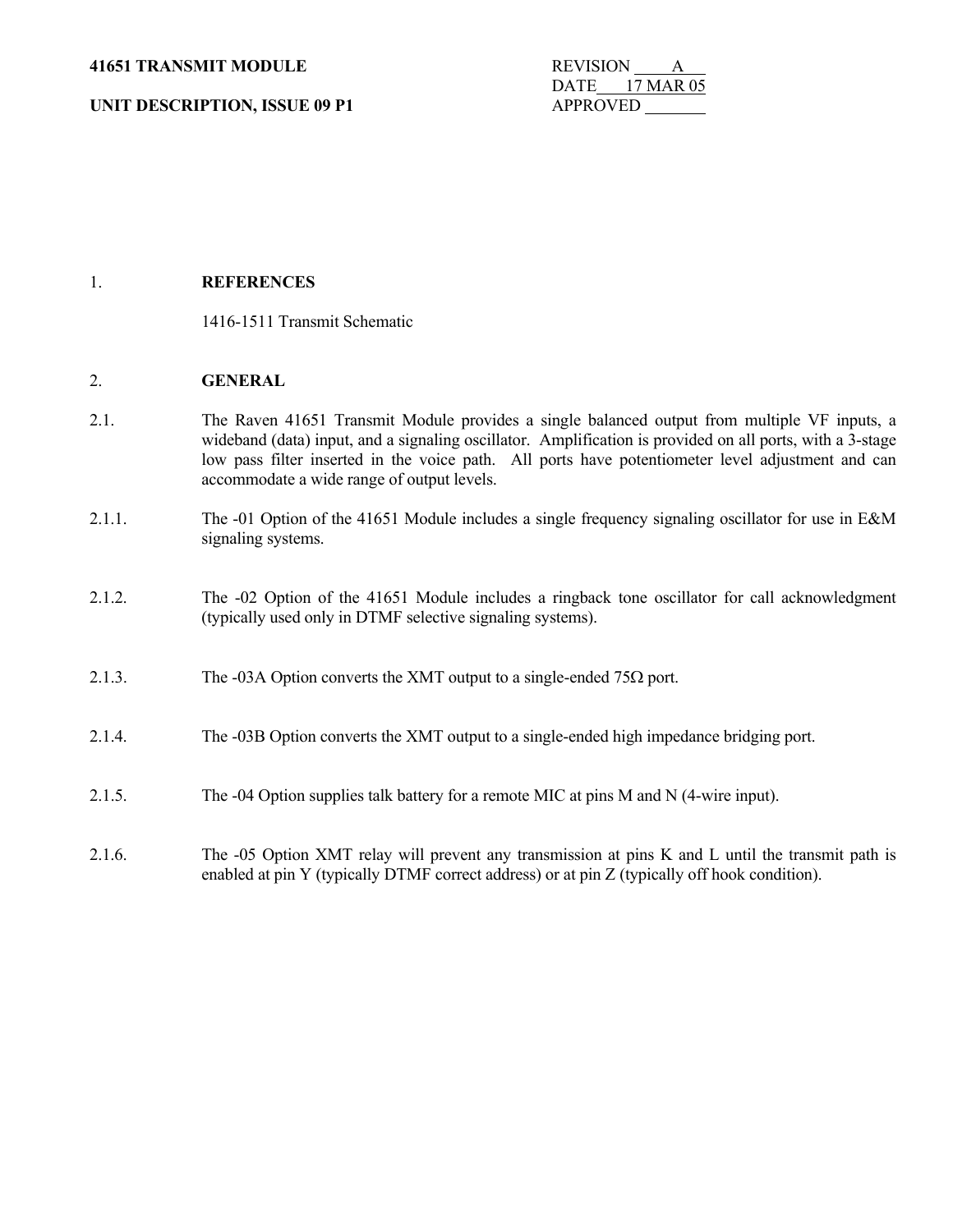3. **SPECIFICATIONS**

| Power                                                                     | -20VDC $\omega$ 50mA max                                                                                               |
|---------------------------------------------------------------------------|------------------------------------------------------------------------------------------------------------------------|
| Environmental<br><b>Operating Temperature</b><br><b>Relative Humidity</b> | $0^{\circ}$ C to 50 $^{\circ}$ C<br>$0\%$ to 95% non-condensing                                                        |
| Input/Output Impedance                                                    | $600\Omega$ balanced, standard                                                                                         |
| Output Level (XMT)<br>Idle Noise (XMT)                                    | +7 dBm max. -46 dBm min. @ $600\Omega$<br>$<$ 10 dBrnC0                                                                |
| VF Frequency Response<br>(Ref. @ 1KHz)                                    | $\pm 1$ dBm0 500 Hz to cutoff frequency<br>$-3$ dBm0 $@$ 300 Hz<br>$\geq$ 55 dB down @ ¼ octave above cutoff frequency |
| Wideband Frequency Response<br>(Ref. @ 1KHz)                              | $\pm 1$ dBm0 500Hz to 30KHz<br>$-3$ dBm $0$ @ 300Hz, $-4$ dBm @ 60KHz                                                  |
| Harmonic Distortion                                                       | $<1\%$                                                                                                                 |
| Signaling Frequency (SF)                                                  | Customer specified from 1000 Hz to 3825 Hz                                                                             |

# 4. **THEORY OF OPERATION**

 The 41651 Transmit Module has five 600Ω balanced inputs which are summed into one output. Four of these inputs are for VF and one is the wideband (data) input. In addition, the -01 Option signaling oscillator, and the -02 Option ringback oscillator are summed into the wideband path. Output amplifier U7B combines the VF and wideband paths and drives the output transformer T1 via impedance matching resistor R61.

- 4.1. VF AMPLIFIER
- 4.1.1. VF signals enter the module at the DTMF input (pins W and X), the 4-wire input (pins M and N), the TEST TONE input (pins U and V), and the MIC input (pins S and T) which also provides talk battery to the microphone. These inputs are all balanced with  $600\Omega$  impedance. Unused inputs need no external termination.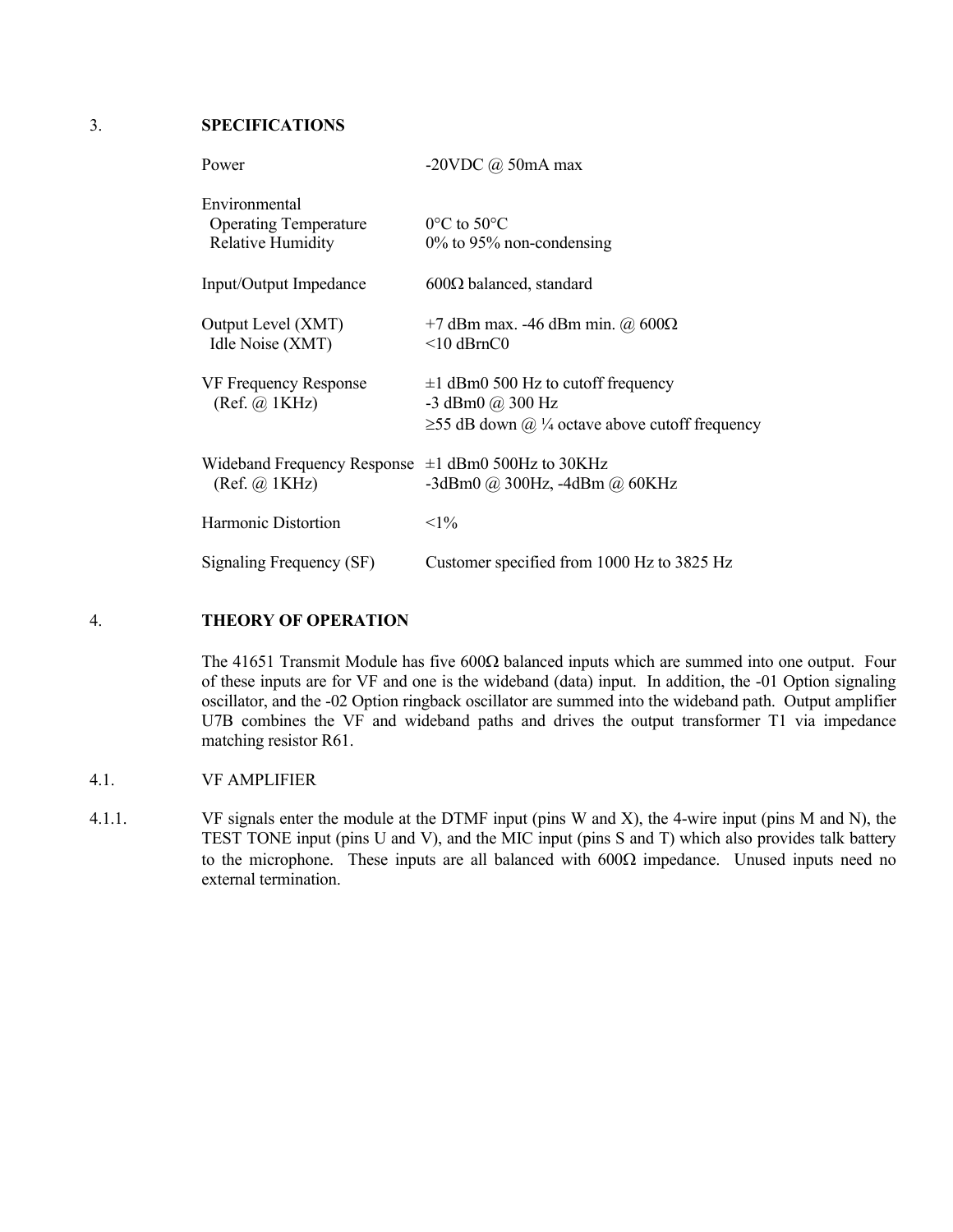- 4.1.2. All VF signals are summed at pins 2 and 6 of the differential summing amplifier, U6. The signal at the output of U6B (pin 7) is coupled to the low pass filter and also to pin P which provides local sidetone. The path from U6B to the low pass filter is strappable such that with the strap removed, the signal can be routed through other modules via pin P, and return via pin R into the low pass filter.
- 4.1.3. The low pass filter used in the 41651 Transmit is a 3 D-element active filter which provides a response of +1, -3 dB over a frequency range of 300Hz to the cutoff frequency (Fc, customer specified), and attenuation of ≥55 dB of signals one quarter octave or more above Fc. The low pass filter consists of operational amplifiers U1, U2, U3 and associated circuitry. The output of the low pass filter is routed to the input of amplifier U7B via potentiometer R58.

### 4.2. WIDEBAND AMPLIFIER

 Wideband signals enter the 41651 Transmit Module on pins F and H and are routed to transformer T2 which provides a balanced input as well as excellent common mode rejection and DC isolation. U7A is the wideband amplifier and potentiometer R65 adjusts the level of the wideband path.

# 4.3. OUTPUT AMPLIFIER

Amplifier U7B is a single stage amplifier which provides a maximum output of  $+7d$ Bm into a 600 $\Omega$ load at pins K and L. The gain of U7B is fixed at one of two levels, selected by a programming jumper. The "LG" jumper (ST6) sets the gain at 0 dB and should be used when the output level of the 41651 Module is -10 dBm ( $\omega$  600 $\Omega$ ) or less. The normal gain of U7B is +15 dB which is used when the output level of the 41651 Module is greater than -10 dBm ( $\omega$  600 $\Omega$ ), or when Option -03A or Option -03B is installed.

#### 4.4. SIGNALING OSCILLATOR

 When the -01 Option is installed, a signaling oscillator is included as a part of the 41651 Module. The signaling oscillator consists of U4, U5 and associated circuitry. The oscillator can be enabled by applying the appropriate voltage to pin D (if ST1 is installed) or pin J. If -01A is installed, -20VDC applied to pins D or J will enable the oscillator, or if -01B is installed, ground on pins D or J will enable the oscillator. The frequency of the signal oscillator is adjusted by R24. The output of the oscillator is coupled through C15 to R35. R35 is the coarse adjustment of the level of the oscillator, and R36 is the fine level adjustment. The oscillator signal then goes to pin 6 of output amplifier U7B and is summed into the transmit output.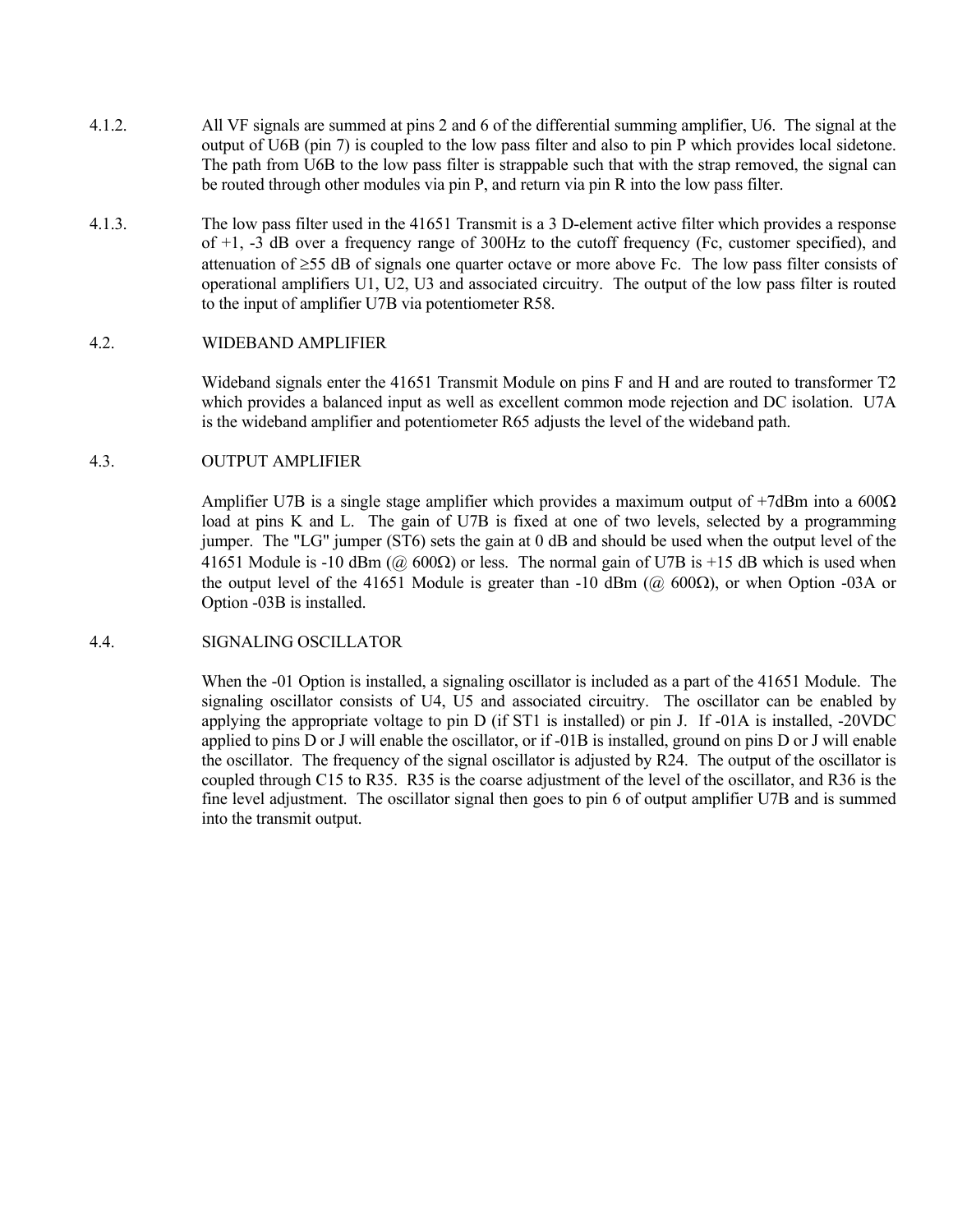### 4.5. RINGBACK OSCILLATOR

 The -02 Option provides ringback tones for call acknowledgment. Oscillator/counter U8 digitally generates the required frequencies when enabled by a ground at pin Y. U9 gates the frequencies to create a ringback tone. The signal then goes to U7B and thus to the transmit output.

#### 4.6. SINGLE ENDED OUTPUT

The -03 Option converts the output amplifier for a single-ended  $75\Omega$  output (terminating or bridging). Transformer T1 and resistor R61 are deleted and a .33µf ceramic capacitor and a 3.3KΩ resistor are installed. For Option -03A, a 75Ω 1% resistor is included to terminate the port. For Option -03B, the 75Ω resistor is deleted for high impedance (typically 3.3KΩ) bridging port.

### 4.7. TALK BATTERY

The -04 Option provides talk battery for the use of a remote handset or headset microphone.

## 4.8. TRANSMIT RELAY

 The -05 Option, relay K1, isolates the circuitry on the 41651 Module from the transmit port to minimize idle noise. The relay is energized and connects the transmit path when an off hook condition exists, or when ringback is being transmitted.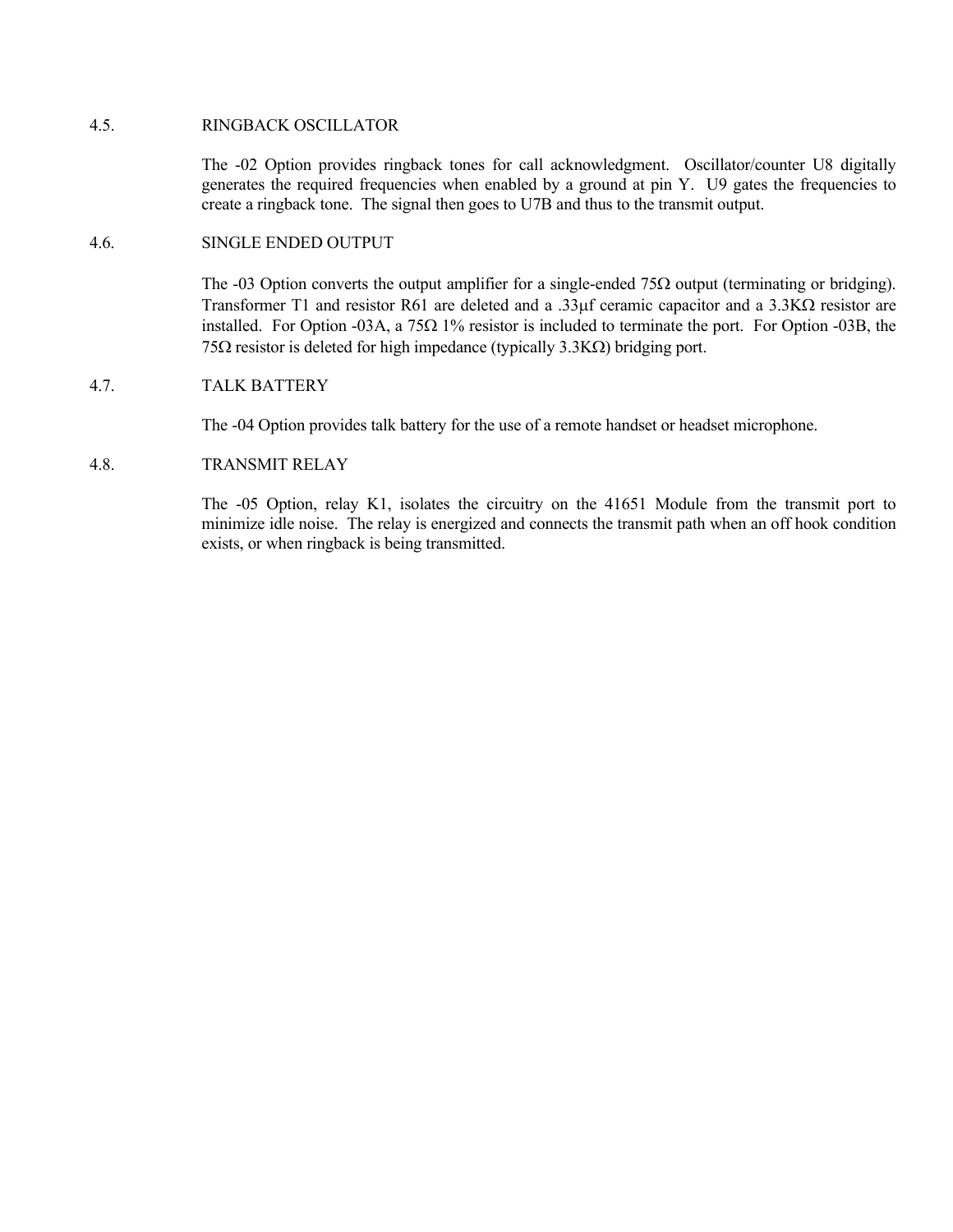**UNIT DESCRIPTION, ISSUE 02 P1** APPROVED

DATE 19 JUL 04

## 1. **REFERENCES**

1416-1571 Dual Low Pass Filter Schematic

## 2. **DESCRIPTION**

 The Raven 41657 Dual Low Pass Filter module provides two signal paths, each frequency limited by a 3-stage low pass filter. Standard cutoff frequencies range from 1.6 KHz to 60 KHz. Amplifiers U2 and U4 are incorporated to provide unity gain input to output, with a nominal  $\pm 6$  dB adjustment available.

| 3. | <b>POWER</b>                                 | $-20$ VDC $(a)$ 30 ma                               |
|----|----------------------------------------------|-----------------------------------------------------|
|    | Environmental<br>Temperature                 | $0^\circ$ to $50^\circ$ C                           |
|    | Humidity, relative                           | 0 to $95%$                                          |
|    | Impedance, all ports                         | $600\Omega$ standard;                               |
|    | (input $&$ output)                           | $75\Omega$ or Hi Z optional                         |
|    | Gain, input to output                        | 0 dBm nom. $(\pm 6$ dBm0 adjustment)                |
|    | Filter rejection                             | $-50$ dB $\omega$ 1/3 octave above cutoff frequency |
|    | Frequency response<br>$(300Hz$ to Fc)        | $\pm$ 1 dBm0 500 Hz to Fc, -3 dBm0 @ 300 Hz         |
|    | Wideband Frequency Response<br>(Ref. @ 1KHz) | $\pm$ 1 dBm0 500 Hz to 60KHz, -3 dBm0 @ 300 Hz      |
| 4. | <b>THEORY OF OPERATION</b>                   |                                                     |

- 4.1. Two independent signal paths exist on the 41657 Dual Low Pass Filter. The first signal path (IN 1) on pins F and H is a balanced 600Ω input and is routed to amplifier U2B. The output of U2B is routed through a Low Pass Filter consisting of L1-L3 and C1-C7. The filtered output is then presented to amplifier U2A. Typically gain is set for unity, but potentiometer R7 provides a range adjustment of −6 to +6 dBm0. Transformer T1 provides a balanced 600Ω output for the first signal path (OUT 1) on pins L and M.
- 4.2. The second signal path (IN 2) on pins T and U is also a balanced 600 $\Omega$  input and is routed to amplifier U4B. The output of U4B is routed through a Low Pass Filter consisting of L4-L6 and C8-C14. The filtered output is then presented to amplifier U4A. Typically gain is set for unity, but potentiometer